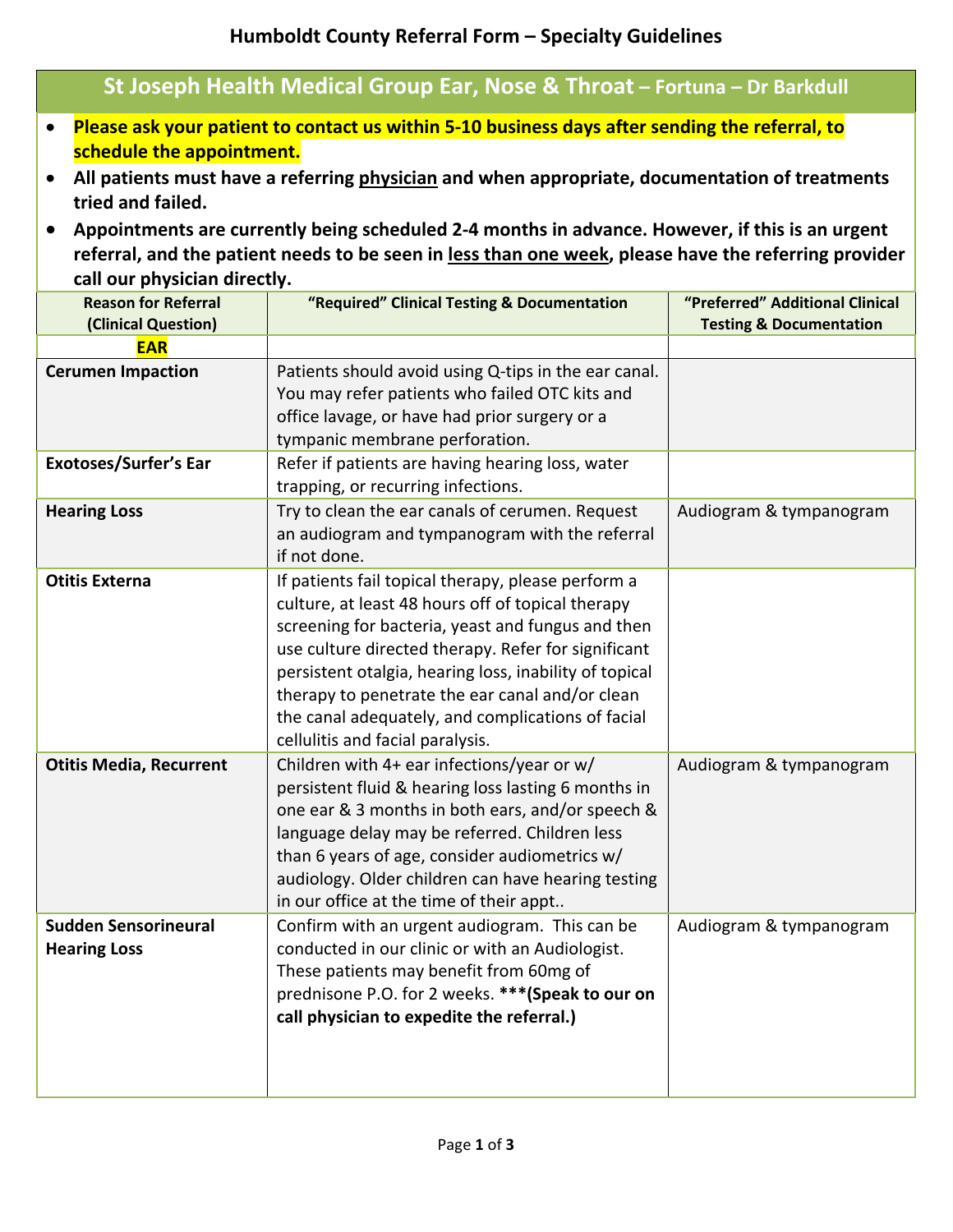## **Humboldt County Referral Form – Specialty Guidelines**

| <b>Reason for Referral</b><br>(Clinical Question) | "Required" Clinical Testing & Documentation                                                          | "Preferred" Additional Clinical<br><b>Testing &amp; Documentation</b> |
|---------------------------------------------------|------------------------------------------------------------------------------------------------------|-----------------------------------------------------------------------|
| <b>Tinnitus</b>                                   | This is often due to an underlying high frequency                                                    | Audiogram & tympanogram                                               |
|                                                   | hearing loss. Request an audiogram and                                                               |                                                                       |
|                                                   | tympanogram with the referral if not done                                                            |                                                                       |
| <b>Vertigo</b>                                    | Check for Benign positional vertigo with the Dix-                                                    | Audiogram & tympanogram                                               |
|                                                   | Halpike Maneuver. Request an audiogram and                                                           |                                                                       |
|                                                   | tympanogram with the referral if one not done.                                                       |                                                                       |
| <b>NOSE</b>                                       |                                                                                                      |                                                                       |
| <b>Allergic Rhinitis</b>                          | Patients need to be tried on allergy medicines in                                                    |                                                                       |
|                                                   | the form of nasal steroids, antihistamines, and                                                      |                                                                       |
|                                                   | Singulair separately or in combination for at least                                                  |                                                                       |
|                                                   | six weeks.                                                                                           |                                                                       |
| <b>Chronic Sinusitis</b>                          | For adults failing medical management of sinusitis                                                   | Sinus CT without contrast                                             |
|                                                   | lasting greater than 12 weeks or recurring at least                                                  |                                                                       |
|                                                   | 4 times per year, if able to obtain insurance                                                        |                                                                       |
|                                                   | authorization and not pregnant, order a sinus CT                                                     |                                                                       |
|                                                   | without contrast and if abnormal place a referral                                                    |                                                                       |
| <b>Nasal Deformity</b>                            | Please refer patients who would like to change                                                       |                                                                       |
| <b>Nasal Fracture</b>                             | the appearance of their nose. (Dr Barkdull)                                                          |                                                                       |
|                                                   | Nasal X-rays are not necessary. Place an urgent<br>referral now for the patient to be seen 7-10 days |                                                                       |
|                                                   | after the injury. (3-5 days for Dr Lennard)                                                          |                                                                       |
| <b>Nasal Mass</b>                                 | For patients with a suspected significant sized                                                      | Sinus CT without contrast                                             |
|                                                   | intranasal mass, tumor or polyps, if able to obtain                                                  |                                                                       |
|                                                   | insurance approval and not pregnant order a                                                          |                                                                       |
|                                                   | sinus CT without contrast and if abnormal, place a                                                   |                                                                       |
|                                                   | referral                                                                                             |                                                                       |
| <b>Nasal Obstruction</b>                          | Patients who have nasal obstruction despite                                                          |                                                                       |
|                                                   | medical treatment, either due to a deviated                                                          |                                                                       |
|                                                   | septum, severe allergies or hypertrophic                                                             |                                                                       |
|                                                   | turbinates.                                                                                          |                                                                       |
|                                                   |                                                                                                      |                                                                       |
| <b>THROAT</b>                                     |                                                                                                      |                                                                       |
| <b>Dysphagia</b>                                  | Consider PPIs for reflux as well as ordering a                                                       |                                                                       |
|                                                   | modified barium swallow before the appointment                                                       |                                                                       |
|                                                   | to expedite the evaluation.                                                                          |                                                                       |
| <b>Hoarseness</b>                                 | Please refer for hoarseness lasting greater than 1<br>month in duration                              |                                                                       |
| <b>Tonsil and Adenoid</b>                         |                                                                                                      |                                                                       |
|                                                   | Refer patients who are symptomatic, including                                                        | Sleep study if age 7 or older                                         |
| Hypertrophy                                       | snoring & sleep apnea, mouth breathing or<br>recurring ear infections                                |                                                                       |
|                                                   |                                                                                                      |                                                                       |
|                                                   |                                                                                                      |                                                                       |
|                                                   |                                                                                                      |                                                                       |